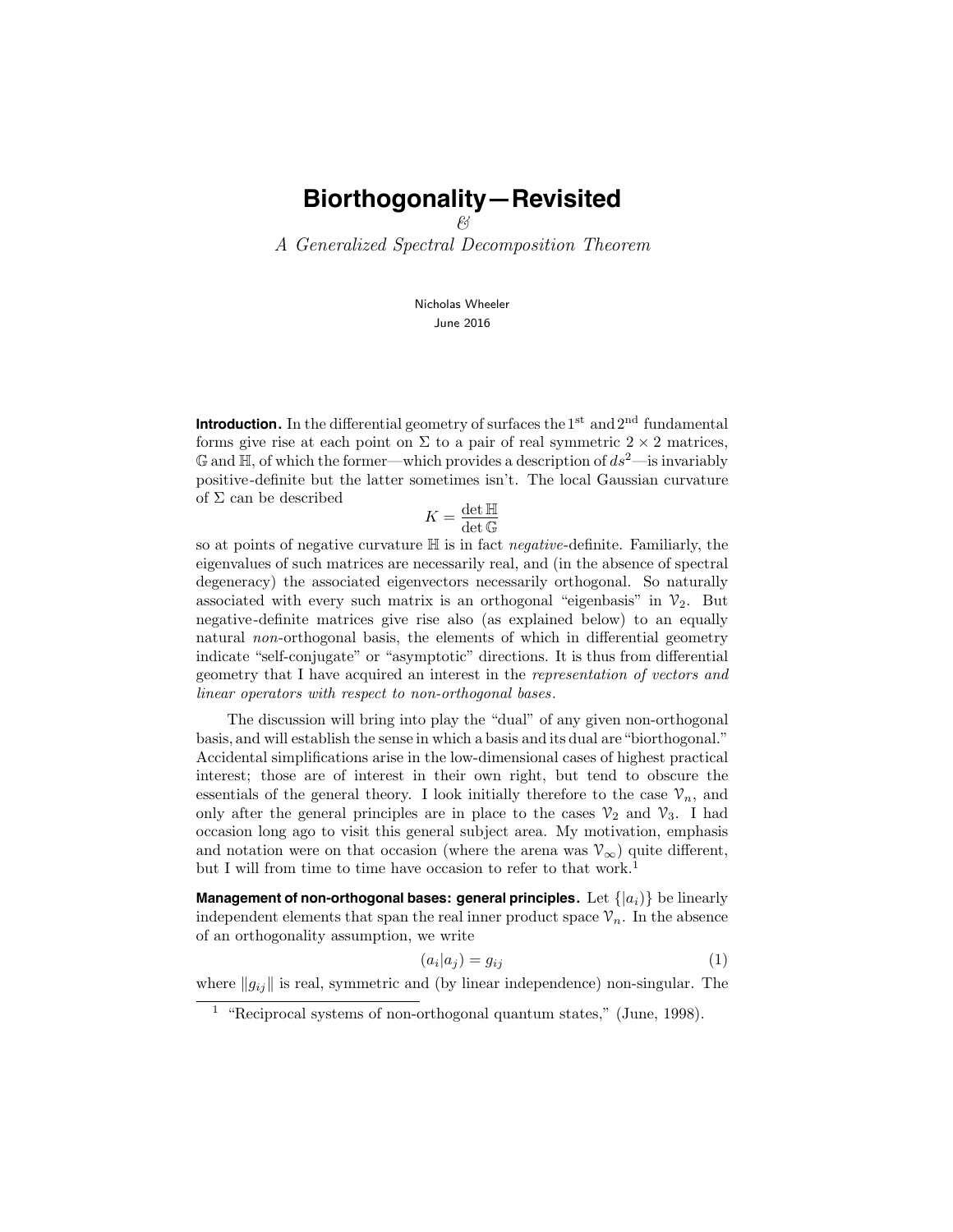generic element  $|x\rangle \in \mathcal{V}_n$  can be developed

$$
|x| = |a_k| x^k
$$
 (2)

which gives

$$
(a_j|x) = g_{jk}x^k
$$

Writing  $||g_{ij}||^{-1} = ||g^{ij}||$  we have

$$
g^{ij}(a_j|x) = g^{ij}g_{jk}x^k = \delta^i{}_k x^k = x^i
$$
\n(3)

giving

$$
|x| = |a_i|g^{ij}(a_j|x) \quad : \quad \text{all } |x|
$$

from which we conclude that

$$
|a_i)g^{ij}(a_j) = \mathbb{I}
$$
\n<sup>(4)</sup>

Introduce now into  $\mathcal{V}_n$  a second non-orthogonal "dual" basis with elements

$$
|A^{j}) = |a_{i})g^{ij} \quad \text{equivalently} \quad (A^{i}| = g^{ij}(a_{j}|
$$
 (5)

which supply this alternative constructiuon of the unit matrix

$$
|a_i|(A^i| = \mathbb{I}
$$
\n(6)

We have

$$
(Ai|aj) = gik(ak|aj) = gikgkj = \deltaij
$$
\n(7.1)

which is to say:

$$
|A^i) \perp \text{all } |a_j\rangle \quad : \quad j \neq i \tag{7.2}
$$

It is on these grounds that the non-orthogonal bases  $\{|a_i\rangle\}$  and  $\{|A^j\rangle\}$  are said to be "biorthogonal" (or "reciprocal").<sup>2</sup>

Look now to the matrices

$$
\mathbb{P}_i = |a_i\rangle (A^i) \qquad \text{in summation on } i \tag{8}
$$

where the index placement on  $\mathbb{P}_i$  is merely conventional (intended to convey no transformation-theoretic meaning). Those are seen to be orthogonal projection matrices

$$
\mathbb{P}_{i}\mathbb{P}_{j} = |a_{i})(A^{i}|a_{j})(A^{j}) = |a_{i}\rangle\delta^{i}_{j}(A^{j}) = \begin{cases} \mathbb{P}_{i} & \colon i = j \\ \mathbb{O} & \colon i \neq j \end{cases}
$$
(9)

and were already seen at (6) to be complete:  $\sum_i \mathbb{P}_i = \mathbb{I}$ . That they project

<sup>&</sup>lt;sup>2</sup> When  $\{|a_i\rangle\}$  is in fact orthonormal  $(g^{ij} = \delta^{ij})$  the distinction between  $\{|a_i)\}\$ and  $\{|A^i)\}\$ evaporates.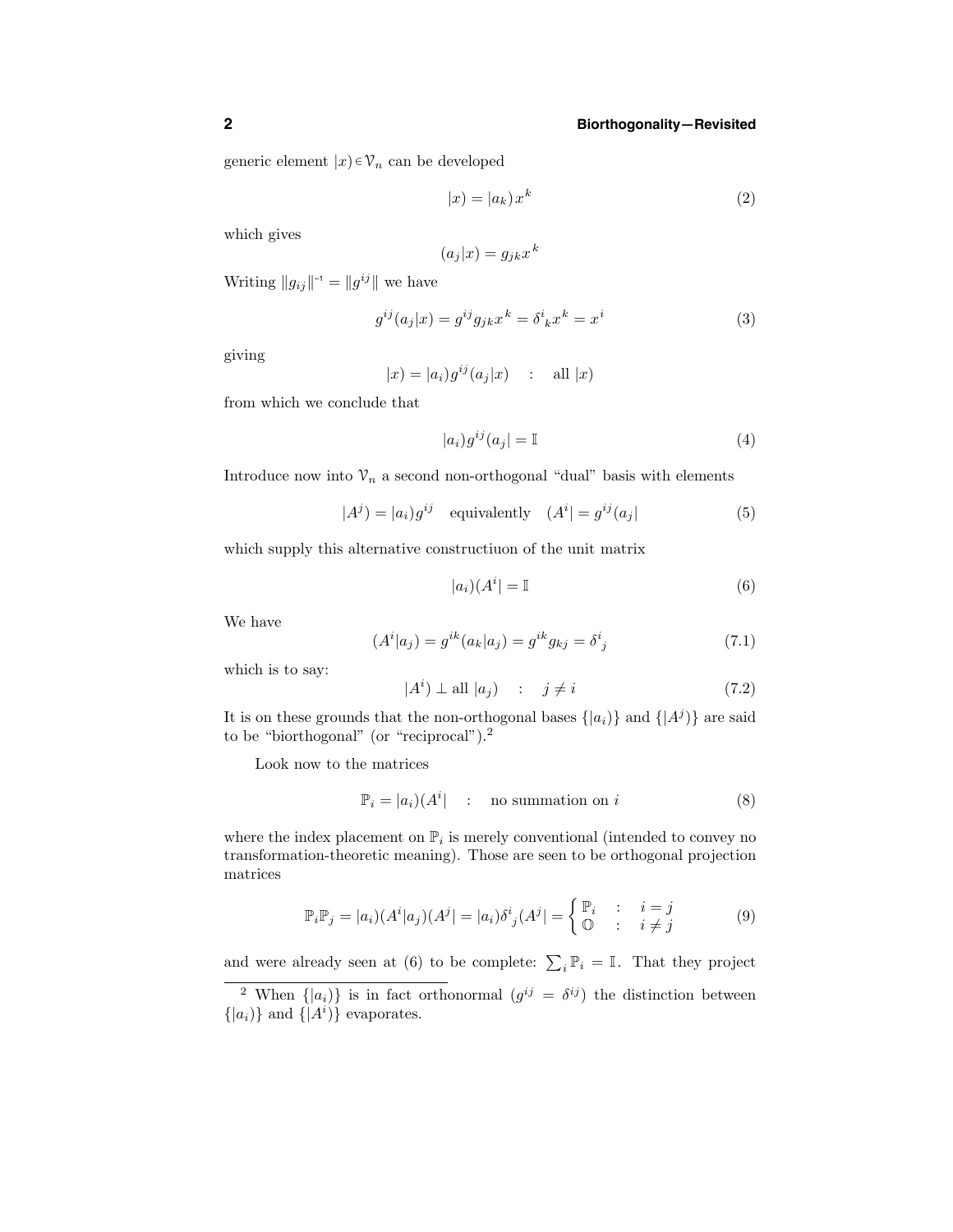#### **Management of non-orthogonal bases: general principles 3**

onto 1-spaces (rays in  $\mathcal{V}_n$ ) can be established as follows: let  $\{ |e_k\rangle \}$  refer to any orthonormal basis in  $\mathcal{V}_n$ . Then

$$
\begin{aligned} \operatorname{tr} \mathbb{P}_i &= \sum_k (e_k | \mathbb{P}_i | e_k) = \sum_k (e_k | a_i) (A^i | e_k) \\ &= \sum_k (A^i | e_k) (e_k | a_i) \\ &= (A^i | a_i) \\ &= 1 \end{aligned} \tag{10}
$$

Specifically,

right action: 
$$
\mathbb{P}_i|x) = |a_i)x^i
$$
  
left action:  $(x|\mathbb{P}_i = x_i(A^i|))$  : no summation on *i*

the point here being that for non-symmetric matrices we must distinguish between their right action and their left action (i.e., between the action of the matrix and its transpose).

Given an arbitrary square matrix M, we have

$$
\mathbb{M} = \mathbb{I} \mathbb{M} \mathbb{I}
$$
\n
$$
= \sum_{ij} \mathbb{P}_i \mathbb{M} \mathbb{P}_j
$$
\n
$$
= \sum_{ij} |a_i| (A^i | \mathbb{M} | a_j) (A^j |
$$
\n
$$
= \sum_{ij} m^i_j |a_i| (A^j | \text{ where } m^i{}_j = (A^i | \mathbb{M} | a_j)
$$
\n(11)

Here M is displayed as a weighted linear combination

$$
\mathbb{M} = \sum_{ij} m^i{}_j \mathbb{F}_i^{\ j}
$$
 (12)

of the  $n^2$ -member population of matrices

$$
\mathbb{F}_i^{\ j} = |a_i\rangle(A^j| \tag{13}
$$

More particularly,  $||m_j||$  provides the matrix representation of M with respect to the non-orthogonal  $\{|\mu_i\rangle\}$ -basis; it permits  $|x\rangle \rightarrow |\tilde{x}\rangle = M|x\rangle$  to be represented

$$
x^i \to \tilde{x}^i = m^i{}_j x^j \tag{14}
$$

From

$$
\text{tr}\left[\mathbb{F}_i^{\ j}\mathbb{F}_p^{\ q}\right] = \sum_k (e_k|a_i) (A^j|a_p) (A^q|e_k)
$$
\n
$$
= \sum_k (A^q|e_k) (e_k|a_i) (A^j|a_p)
$$
\n
$$
= \delta_i^{\ q} (A^j|a_p)
$$
\n
$$
= \delta_i^{\ q} \delta^j_{\ p}
$$
\n
$$
= \begin{cases}\n1 & \text{if } q = i \text{ and } p = j \\
0 & \text{otherwise}\n\end{cases}
$$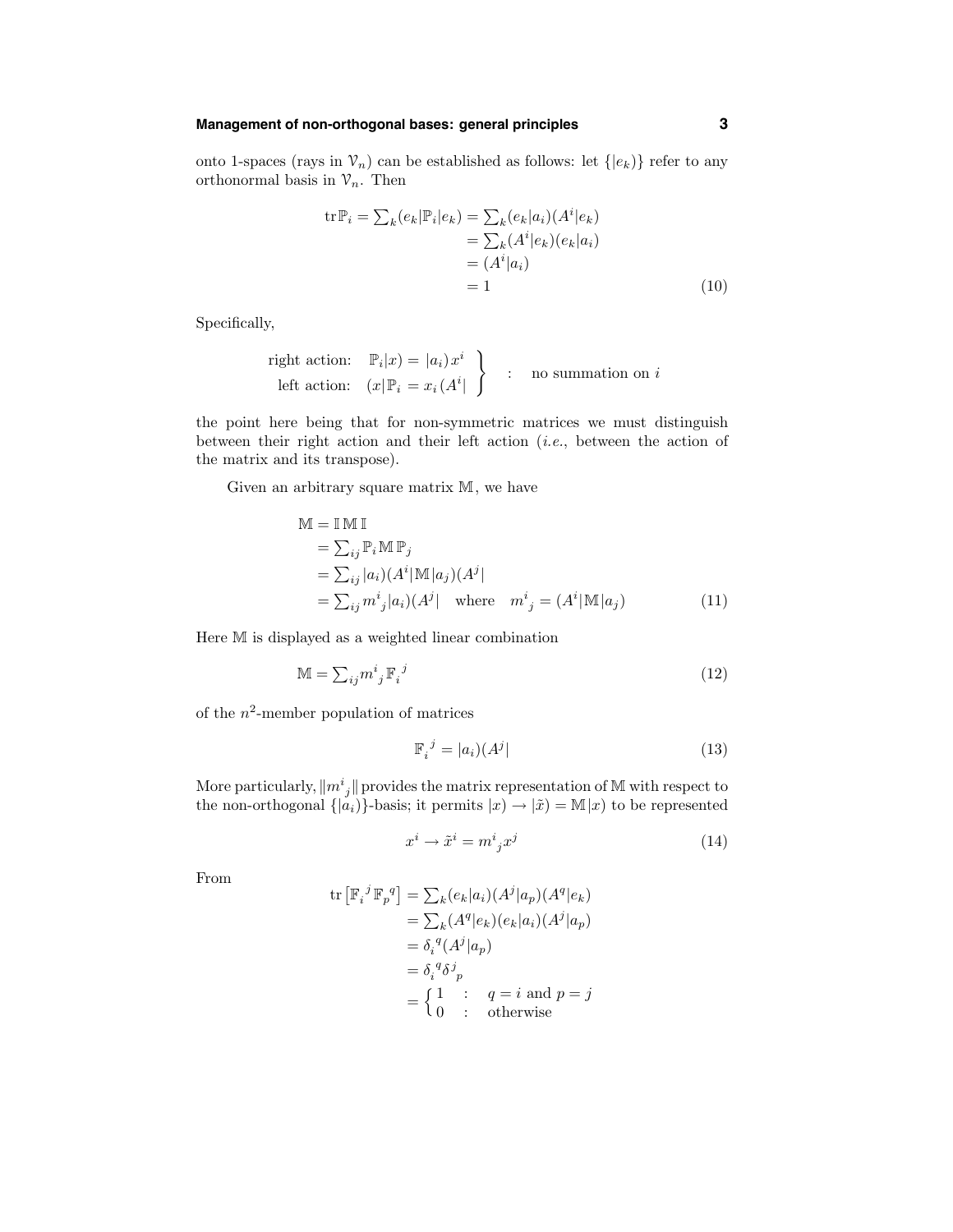we see that the F-matrices are tracewise orthogonal in the following sense:

$$
\operatorname{tr}\left[\mathbb{F}_{i}^{j}\bar{\mathbb{F}}_{p}^{q}\right] = \begin{cases} 1 & \text{:} \quad \{i,j\} = \{q,p\} \\ 0 & \text{:} \quad \text{otherwise} \end{cases}
$$
\n(15)

 $\boldsymbol{j}$ 

where

$$
\bar{\mathbb{F}}_p^q = \mathbb{F}_p^q \tag{16}
$$

It follows that if

$$
\mathbb{M}=\textstyle{\sum}_{ij}m^i{}_j\,\mathbb{F}_i
$$

then

$$
m^i{}_j = \mathrm{tr}\big[\mathbb{M}\bar{\mathbb{F}}^i{}_j\big]
$$

whence the "Fourier identity"<sup>3</sup>

$$
\mathbb{M} = \sum_{ij} \text{tr} \left[ \mathbb{M} \bar{\mathbb{F}}^i{}_j \right] \mathbb{F}_i{}^j \tag{17}
$$

From

$$
\mathbb{F}_{i}^{\ \ p} \mathbb{F}_{q}^{\ j} = \delta^{p}_{\ q} \mathbb{F}_{i}^{\ j} \tag{18}
$$

we see that the set  $\{F_i^j\}$  is multiplicatively closed, that  $\mathbb{F}_i^{\ p}\perp \mathbb{F}_{q}^{\ j}$  unless  $p=q$ . The "diagonal members"  $\mathbb{F}_i^i$  of  $\{F_i^j\}$  are precisely the projective P-matrices considered previously:

$$
\mathbb{P}_i = \mathbb{F}_i{}^i \tag{19}
$$

From (16) we have  $\overline{\mathbb{P}}_i = \mathbb{P}_i$ , while from (15) follows the tracewise orthogonality of those matrices:

$$
\operatorname{tr}\left[\mathbb{P}_{i}\mathbb{P}_{j}\right] = \delta_{ij} \tag{20}
$$

**Generalized spectral decomposition.** Assume—simply to keep simple things simple—that the eigenvalues of our otherwise arbitrary real square matrix M are real and distinct:<sup>4</sup>

$$
\mathbb{M}|m_i\rangle = \lambda_i|m_i\rangle \tag{21}
$$

Proceed as before to construct the elements

$$
|M^{j}| = |m_{i})g^{ij} \quad \text{equivalently} \quad (M^{i}| = g^{ij}(m_{j}|
$$

of the dual  $\{|M^i\rangle\}$  of the eigenbasis  $\{|m_i\rangle\}$ . The argument that led to (11) now supplies

$$
\mathbb{M} = \sum_{ij} |m_i\rangle (M^i | \mathbb{M} | m_j) (M^j| \n= \sum_{ij} |m_i\rangle \lambda_i \delta^i{}_j (M^j| \n= \sum_i \lambda_i |m_i\rangle (M^i| \n- \sum_{j} \lambda_j \mathbb{P}.
$$
\n(22.1)

$$
=\sum_{i}\lambda_{i}\mathbb{P}_{i}\tag{22.2}
$$

<sup>3</sup> In all occurances of analogs of Fourier's identity one of the basis elements enters either conjugated or transposed or adjointed or otherwise goofy.

<sup>4</sup> Both assumptions are easily relaxed.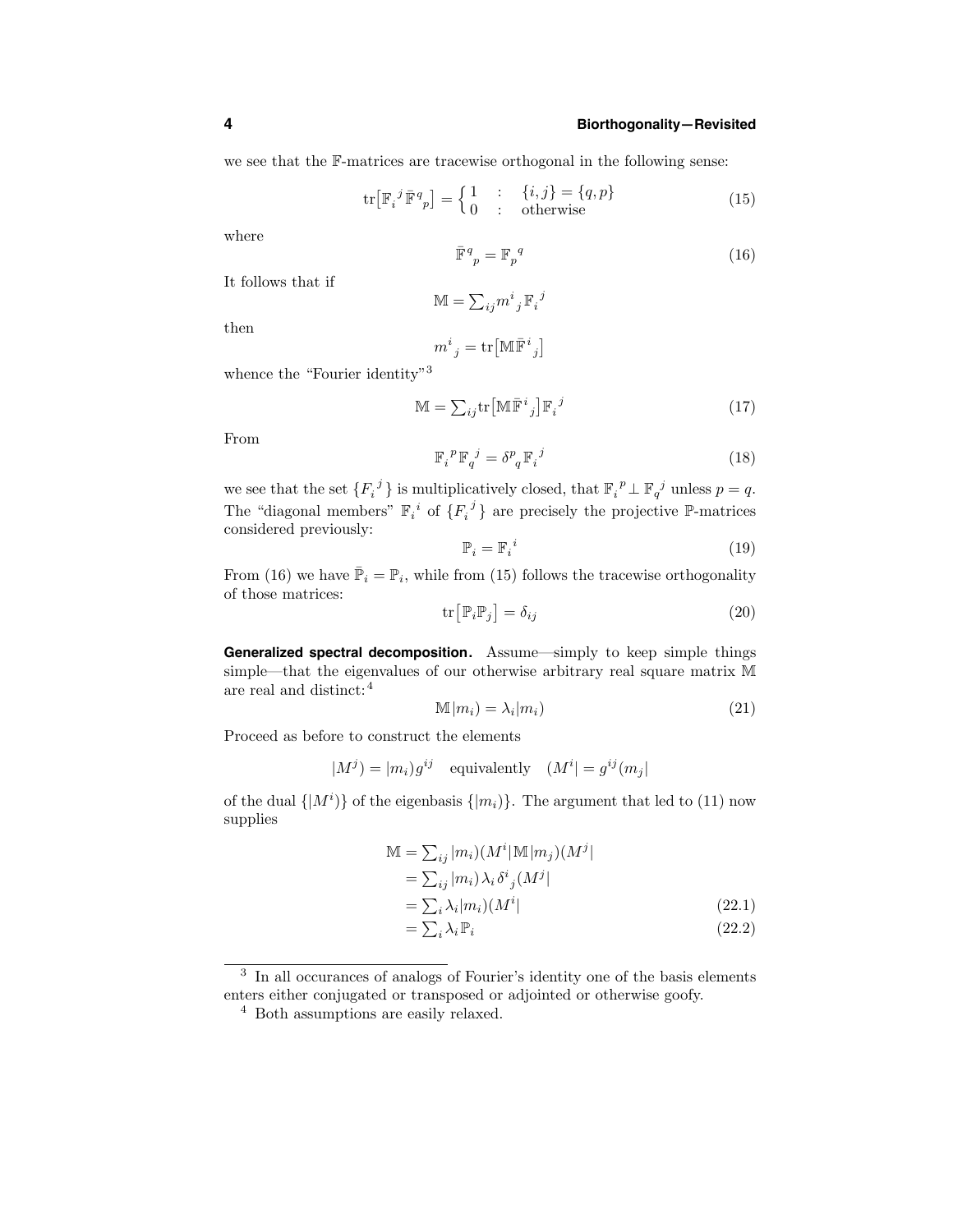## **Alternative constructions of the dual basis 5**

At (17) M was presented as a weighted sum of the  $n^2$  elements of  $\{\mathbb{F}_{ij}\},$ all but the "diagonal elements" of which<sup>5</sup> are non-projective. At  $(22.2)$  it is, on the other hand, presented as a weighted sum of the *n* elements of  $\{\mathbb{P}_i\}$ , all of which are projective.

Look to the special cases in which M is symmetric:  $M^{\dagger} = M$ . The reality of the eigenvalues is then automatic/assured, and so (if we assume spectral non-degeneracy) is the orthogonality of the eigenvectors. Assume without loss of generality that the eigenvectors have been normalized:

$$
(m_i|m_j) = \delta_{ij}
$$

Then  $(M^{i}| = (m_{i}| \text{ and } (22.1))$  becomes

$$
\mathbb{M}=\textstyle\sum_i\lambda_i|m_i)(m_i|
$$

which is familiar as the "spectral decomposition" of the symmetric matrix M. Equations (22) demonstrate how the essential features/advantages of spectral decompositions can be preserved even when the familiar assumptions (symmetry/hermiticity/self-adjointness) have been abandoned.

**Alternative constructions of the dual basis.** In order once again to "keep simple things simple," to avoid notational clutter that would obscure the simple essence of the ideas at issue, we work in  $\mathcal{V}_3$ ; how those ideas are to be realized in  $\mathcal{V}_n$ will be obvious. Let the elements of an arbitrary unnormalized non-orthogonal basis in  $\mathcal{V}_3$ —denoted

$$
\mathbf{a} = \begin{pmatrix} a_1 \\ a_2 \\ a_3 \end{pmatrix}, \quad \mathbf{b} = \begin{pmatrix} b_1 \\ b_2 \\ b_3 \end{pmatrix}, \quad \mathbf{c} = \begin{pmatrix} c_1 \\ c_2 \\ c_3 \end{pmatrix}
$$

be displayed as columns of a square matrix

$$
\mathbb{B} = \|\mathbf{a}\,\mathbf{b}\,\mathbf{c}\| = \begin{pmatrix} a_1 & b_1 & c_1 \\ a_2 & b_2 & c_2 \\ a_3 & b_3 & c_3 \end{pmatrix}
$$

and let  $\{A, B, C\}$  refer to the rows of  $\mathbb{B}^{-1}$ :

$$
\mathbb{B}^{-1} = \begin{vmatrix} A \\ B \\ C \end{vmatrix} = \begin{pmatrix} A_1 & A_2 & A_3 \\ B_1 & B_2 & B_3 \\ C_1 & C_2 & C_3 \end{pmatrix}
$$

From  $\mathbb{B}^{-1}\mathbb{B} = \mathbb{I}$  we see that the sets  $\{a, b, c\}$  and  $\{A, B, C\}$  reproduce the defining property  $(A^i|a_j) = \delta^i{}_j$  of  $\{|a_i\rangle\}$  and  $\{(A^i)\}\)$ , which is to say: they are biorthogonal. Specifically (by Mathematica-assisted calculation)

 $^5\,$  Those might be called the "self-conjugate" elements, since  $\bar{\mathbb{F}}_i^{\ j}=\mathbb{F}_i^{\ j}$  if and only if  $i = j$ .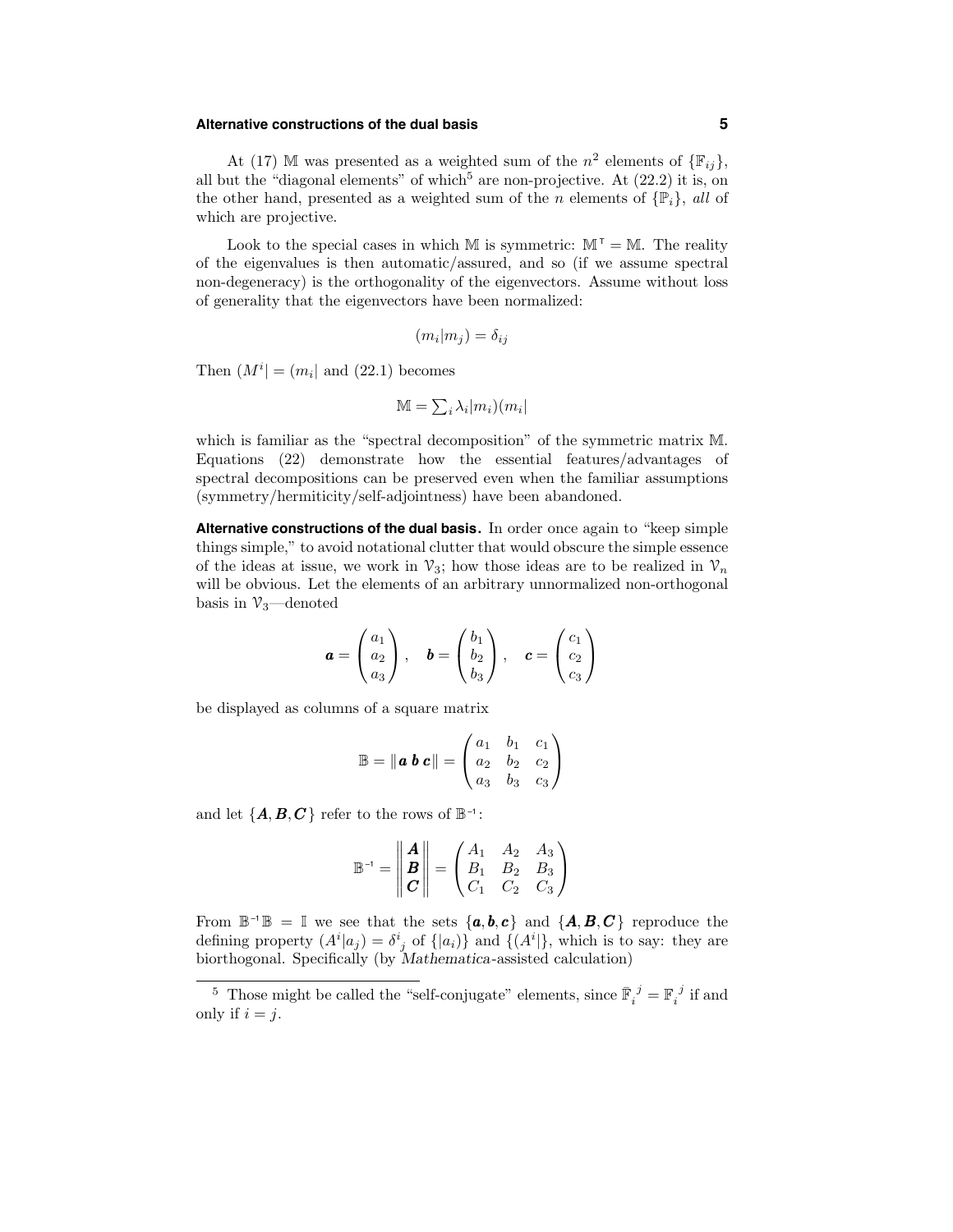$$
A = \frac{b \times c}{(abc)}
$$
  

$$
B = \frac{c \times a}{(abc)}
$$
  

$$
C = \frac{a \times b}{(abc)}
$$

where (**abc**) denotes the triple scalar product

$$
\boldsymbol{a}\!\cdot\!(\boldsymbol{b}\times\boldsymbol{c})=\det\mathbb{B}
$$

These results—which are, of course, specific to  $\mathcal{V}_3$ —make biorthogonality  $(A \perp b, c; B \perp c, a; C \perp a, b)$  obvious, and are standard to the physical/ mathematical theories of chrystallographic lattices.  $\!6\,$ 

From  $\mathbb{B}^{-1}\mathbb{B} = \mathbb{I} \Rightarrow \mathbb{B}^{T}(\mathbb{B}^{-1})^{T} = \mathbb{I}$  we see that the dual of the dual basis is the original (or "direct") basis.

Alternatively, observe that

$$
\mathbb{B}^\mathsf{T} \mathbb{B} = \begin{pmatrix} \mathbf{a} \cdot \mathbf{a} & \mathbf{a} \cdot \mathbf{b} & \mathbf{a} \cdot \mathbf{c} \\ \mathbf{b} \cdot \mathbf{a} & \mathbf{b} \cdot \mathbf{b} & \mathbf{b} \cdot \mathbf{c} \\ \mathbf{c} \cdot \mathbf{a} & \mathbf{c} \cdot \mathbf{b} & \mathbf{c} \cdot \mathbf{c} \end{pmatrix} = ||g_{ij}||
$$

gives

$$
(\mathbb{B}^\mathsf{T} \mathbb{B})^{\mathsf{-1}} = \begin{pmatrix} g^{aa} & g^{ab} & g^{ac} \\ g^{ba} & g^{bb} & g^{bc} \\ g^{ca} & g^{cb} & g^{cc} \end{pmatrix}
$$

whence<sup>7</sup>

$$
\mathbb{B}(\mathbb{B}^\mathsf{T}\mathbb{B})^{-1} = \|\mathbf{a}\,\mathbf{b}\,\mathbf{c}\| \begin{pmatrix} g^{aa} & g^{ab} & g^{ac} \\ g^{ba} & g^{bb} & g^{bc} \\ g^{ca} & g^{cb} & g^{cc} \end{pmatrix}
$$
  
\n
$$
= \|(\mathbf{a}\,g^{aa} + \mathbf{b}\,g^{ba} + \mathbf{c}\,g^{ca}) \quad (\mathbf{a}\,g^{ab} + \mathbf{b}\,g^{bb} + \mathbf{c}\,g^{cb}) \quad (\mathbf{a}\,g^{ac} + \mathbf{b}\,g^{bc} + \mathbf{c}\,g^{cc})\|
$$
  
\n
$$
= \|\mathbf{A}\,\mathbf{B}\,\mathbf{C}\|
$$
  
\n
$$
= (\mathbb{B}^{-1})^\mathsf{T} \equiv \mathbb{A}
$$

We see that a matrix inversion—whether of  $||g_{ij}||$ ,  $\mathbb{B}$  or  $\mathbb{B}^{\dagger} \mathbb{B}$ —is required however one proceeds to obtain the elements of the dual basis.

**Basis transformations.** Let  $\{|b_i\rangle\}$  and  $\{|B^i\rangle\}$  refer to a second non-orthogonal basis and its dual. Writing  $(b_i|b_j) = \bar{g}_{ij}$  we have as before  $(B^i|B^j) = \bar{g}^{ij}$ ,  $(b_i|B^j) = (B^j|b_i) = \delta^j_{\;i}$  and  $\sum_i |b_i|(B^i) = \sum_i |B^i|(b_i) = \mathbb{I}$ . We are placed in

<sup>6</sup> See §3, pages 5–10 in the essay previously mentioned,<sup>1</sup> and references cited there.

 $7$  See again (5).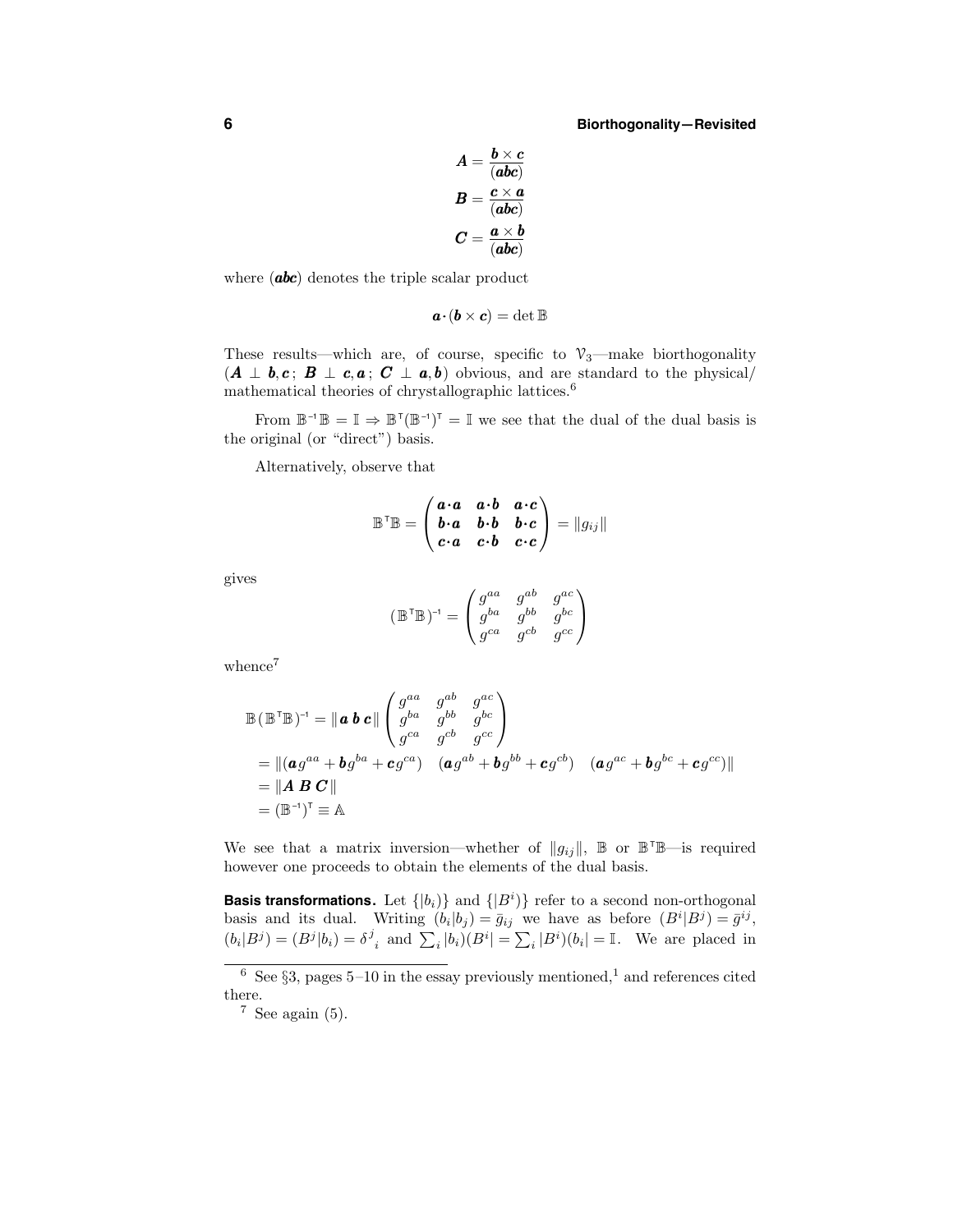#### **2-dimensional generalities 7**

position therefore to write

$$
|x\rangle = |a_i\rangle x^i = |b_i\rangle \tilde{x}^i
$$
  

$$
\tilde{x}^i = (B^i|x) = (B^i|a_j)(A^j|x)
$$
  

$$
= (B^i|a_j)x^j
$$
  

$$
= S^i{}_j x^j : S^i{}_j \equiv (B^i|a_j)
$$
  

$$
\tilde{x} = \mathbb{S} \mathbf{x}
$$
 (23.1)

Similarly

$$
\tilde{m}^i{}_j = (B^i | \mathbb{M} | b_j) = (B^i | a_p) (A^p | \mathbb{M} | a_q) (A^q | b_j)
$$
  

$$
= S^i{}_p m^p{}_q T^q{}_j \qquad T^i{}_j \equiv (A^i | b_j)
$$
  

$$
\tilde{\mathbb{M}} = \mathbb{S} \mathbb{M} \mathbb{T}
$$

From  $\mathbb{S} \mathbb{T} = ||(B^i|a_k)(A^k|b_j)|| = ||(B^i|b_j)|| = ||\delta^i{}_j|| = \mathbb{I}$  we have  $\mathbb{T} = \mathbb{S}^{-1}$ , so  $M \to \tilde{M}$  by similarity transformation

$$
\tilde{\mathbb{M}} = \mathbb{S} \,\mathbb{M} \,\mathbb{S}^{-1} \tag{23.2}
$$

from which it follows in particular that  $M$  and  $\tilde{M}$  have identical spectra.

The projection matrices  $\mathbb{P}_i$  that appear in the spectral decomposition (22) of M were assembled from (designed to project onto) the eigenrays of M. Looking to the arbitrary transform of  $\mathbf{M} \mathbf{m}_i = \lambda_i \mathbf{m}_i$  we have

$$
\mathbb{S} \,\mathbb{M} \,\mathbb{S}^{-1} \cdot \mathbb{S} \, \mathbf{m}_i = \lambda_i \mathbb{S} \, \mathbf{m}_i \quad : \quad \widetilde{\mathbb{M}} \, \tilde{\mathbf{m}}_i = \lambda_i \, \tilde{\mathbf{m}}_i \quad \text{with} \quad \tilde{\mathbf{m}}_i = \mathbb{S} \, \mathbf{m}_i
$$

which states simply that "being an eigenvector of" refers to a representationindependent state of affairs. So also does the spectral decomposition:

$$
\tilde{\mathbb{M}} = \sum_i \lambda_i \, \tilde{\mathbb{P}}_i \quad \text{with} \quad \tilde{\mathbb{P}}_i = \mathbb{S} \, \mathbb{P}_i \, \mathbb{S}^{-1}
$$

We observe finally that

$$
\bar{g}_{ij} \equiv (b_i|b_j) = (b_i|A^p)(a_p|a_q)(A^q|b_j) = (b_i|A^p)g_{pq}(A^q|b_j)
$$
  
gives  

$$
\|\bar{g}_{ij}\| = \mathbb{T}^\tau \|g_{pq}\| \mathbb{T}
$$
 (23.3)

**2-dimensional generalities.** As was remarked at the outset, it is as it relates to  $\mathcal{V}_2$  that the material discussed above acquires direct relevance to the differential geometry of surfaces. We look now, in a general way, to the specifics of the 2-dimensional case, taking full advantage of the simplifications that become available in that case; those have to do with the circumstance that all general results can be made notationally explicit, and with the ease with which square matrices can in two dimensions be inverted.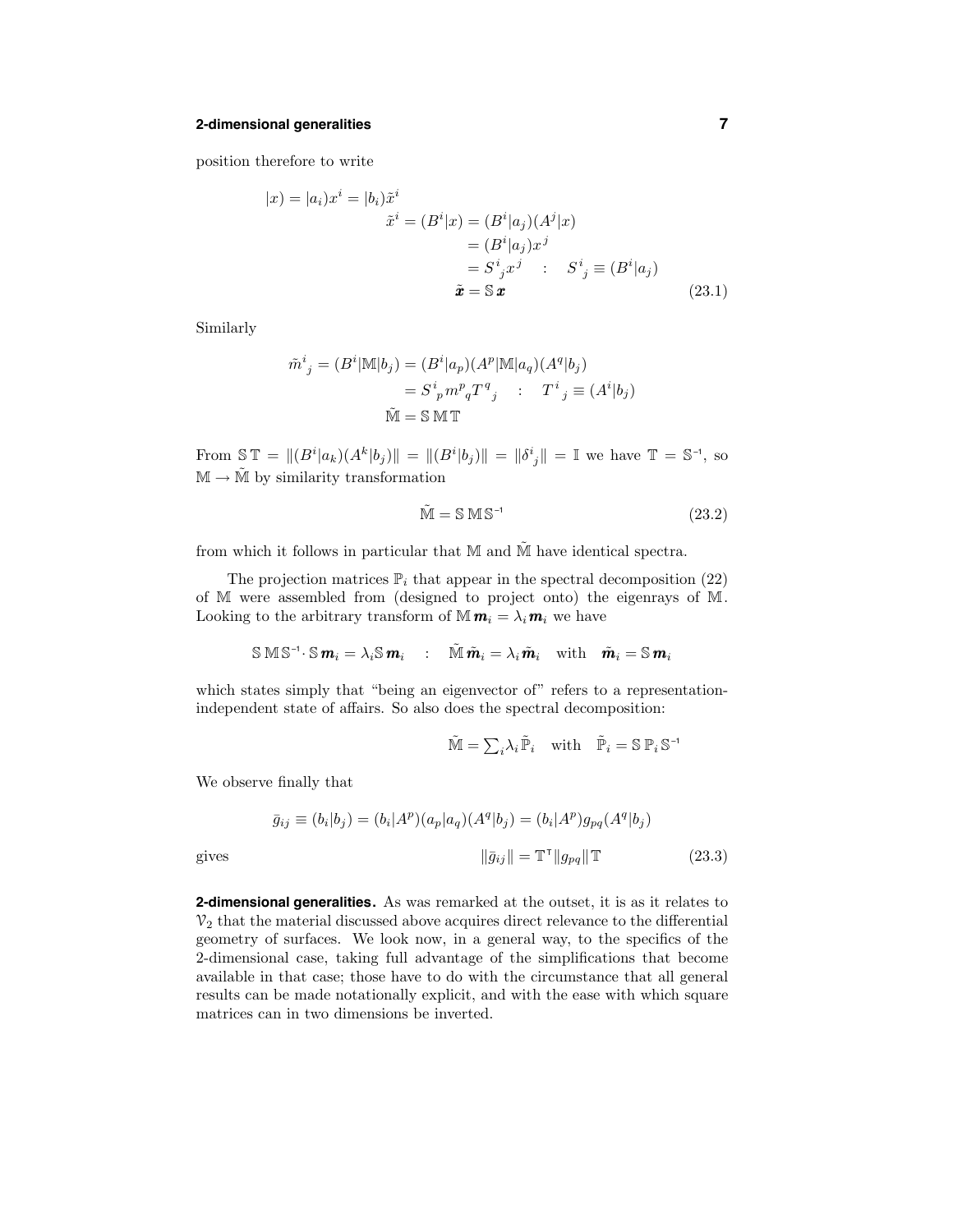Let

$$
|a_1\rangle = \begin{pmatrix} \alpha_1 \\ \alpha_2 \end{pmatrix}, \quad |a_2\rangle = \begin{pmatrix} \beta_1 \\ \beta_2 \end{pmatrix}
$$
 (24.1)

refer to an arbitrary unnormalized non-orthogonal basis in  $\mathcal{V}_2$ . Then

$$
g_{11} = \alpha_1^2 + \alpha_2^2
$$
  
\n
$$
g_{12} = g_{21} = \alpha_1 \beta_1 + \alpha_2 \beta_2
$$
  
\n
$$
g_{22} = \beta_1^2 + \beta_2^2
$$
\n(24.2)

$$
\mathbb{G} = \begin{pmatrix} g_{11} & g_{12} \\ g_{21} & g_{22} \end{pmatrix} \tag{24.3}
$$

$$
g \equiv \det \mathbb{G} = (\alpha_1 \beta_2 - \alpha_2 \beta_1)^2 \tag{24.4}
$$

$$
\mathbb{G}^{-1} = \begin{pmatrix} g^{11} & g^{12} \\ g^{21} & g^{22} \end{pmatrix} = g^{-1} \begin{pmatrix} g_{22} & -g_{12} \\ -g_{21} & g_{11} \end{pmatrix}
$$
 (24.5)

$$
|A^{1}\rangle = |a_{1}\rangle g^{11} + |a_{2}\rangle g^{21} = \frac{1}{\alpha_{1}\beta_{2} - \alpha_{2}\beta_{1}} \begin{pmatrix} \beta_{2} \\ -\beta_{1} \end{pmatrix}
$$
  

$$
|A^{2}\rangle = |a_{1}\rangle g^{12} + |a_{2}\rangle g^{22} = \frac{1}{\alpha_{1}\beta_{2} - \alpha_{2}\beta_{1}} \begin{pmatrix} -\alpha_{2} \\ \alpha_{1} \end{pmatrix}
$$
 (24.6)

The construction (24.6) of the basis  $\{|A^i\rangle\}$  dual to  $\{|a_i\rangle\}$ —obtained here by specialization of  $(5)$ —is in fact an immediately forced direct consequence of the biorthogonality conditions  $|A^1\rangle \perp |a_2\rangle, |A^2\rangle \perp |a_1\rangle, (A^1|a_1) = (A^2|a_2) = 1$ . The labor that went into the construction of (24.6) was therefore hardly necessary, but yielded a result that (as we verify) does conform to

$$
(Ai|aj) = \deltaij
$$
\n(24.7)

With Mathematica's assistance we verify that the matrices

$$
\mathbb{P}_1 = \frac{1}{\alpha_1 \beta_2 - \alpha_2 \beta_1} \begin{pmatrix} \alpha_1 \beta_2 & -\alpha_1 \beta_1 \\ \alpha_2 \beta_2 & -\alpha_2 \beta_1 \end{pmatrix}
$$
\n
$$
\mathbb{P}_2 = \frac{1}{\alpha_1 \beta_2 - \alpha_2 \beta_1} \begin{pmatrix} -\alpha_2 \beta_1 & \alpha_1 \beta_1 \\ -\alpha_2 \beta_2 & \alpha_1 \beta_2 \end{pmatrix}
$$
\n(25.1)

comprise a complete

$$
\mathbb{P}_1 + \mathbb{P}_2 = \mathbb{I} \tag{25.21}
$$

set of orthogonal

$$
\mathbb{P}_1 \mathbb{P}_2 = \mathbb{P}_2 \mathbb{P}_1 = \mathbb{O} \tag{25.22}
$$

projection matrices

$$
\mathbb{P}_1 \mathbb{P}_1 = \mathbb{P}_1, \quad \mathbb{P}_2 \mathbb{P}_2 = \mathbb{P}_2 \tag{25.23}
$$

and that they are trace-wise orthogonal:

$$
\operatorname{tr}\left[\mathbb{P}_{i}\mathbb{P}_{j}\right] = \delta_{ij} \tag{25.3}
$$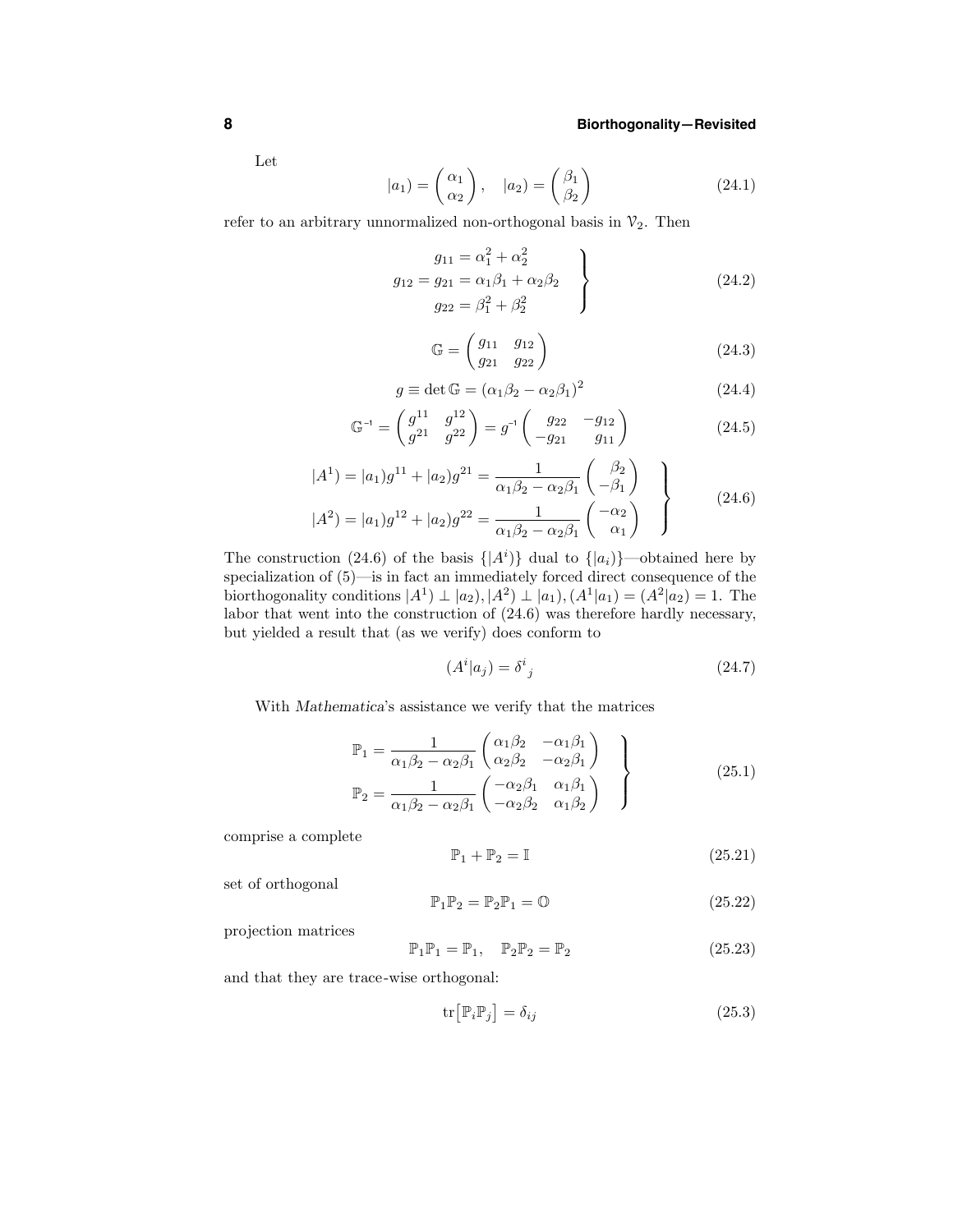# **2-dimensional generalities 9**

Given an arbitrary element  $|x\rangle \in \mathcal{V}_2$ 

$$
|x) = \begin{pmatrix} \xi_1 \\ \xi_2 \end{pmatrix} \tag{26.1}
$$

we have

$$
|x| = |a_1|x^1 + |a_2|x^2 \quad \text{with} \quad\n\begin{cases}\nx^1 = (A^1|x) = -\frac{\beta_1\xi_2 - \beta_2\xi_1}{\alpha_1\beta_2 - \alpha_2\beta_1} \\
x^2 = (A^2|x) = \frac{\alpha_1\xi_2 - \alpha_2\xi_1}{\alpha_1\beta_2 - \alpha_2\beta_1}\n\end{cases}\n\tag{26.2}
$$

Given an arbitrary real square matrix

$$
\mathbb{M} = \begin{pmatrix} a & b \\ d & c \end{pmatrix} \tag{27.1}
$$

we by (11) have

$$
\mathbb{M} = m^1{}_1 \mathbb{F}_1^1 + m^1{}_2 \mathbb{F}_1^2 + m^2{}_1 \mathbb{F}_2^1 + m^2{}_2 \mathbb{F}_2^2 \quad : \quad \mathbb{F}_i^j \equiv |a_i|(A^j) \tag{27.2}
$$

where

$$
\mathbb{F}_{1}^{1} = \mathbb{P}_{1}
$$
\n
$$
\mathbb{F}_{1}^{2} = \frac{1}{\alpha_{1}\beta_{2} - \alpha_{2}\beta_{1}} \begin{pmatrix} -\alpha_{1}\alpha_{2} & \alpha_{1}\alpha_{1} \\ -\alpha_{2}\alpha_{2} & \alpha_{2}\alpha_{1} \end{pmatrix}
$$
\n
$$
\mathbb{F}_{2}^{1} = \frac{1}{\alpha_{1}\beta_{2} - \alpha_{2}\beta_{1}} \begin{pmatrix} \beta_{1}\beta_{2} & -\beta_{1}\beta_{1} \\ \beta_{2}\beta_{2} & -\beta_{2}\beta_{1} \end{pmatrix}
$$
\n
$$
\mathbb{F}_{2}^{2} = \mathbb{P}_{2}
$$
\n(27.3)

are—as Mathematica confirms—tracewise orthogonal in the sense that

$$
\operatorname{tr}\left[\mathbb{F}_{i}{}^{j}\mathbb{F}_{p}{}^{q}\right] = \delta_{i}{}^{q}\delta^{j}{}_{p} \tag{27.4}
$$

By computation

$$
m_1^1 = (A^1 | \mathbb{M} | a_1) = \text{tr} [\mathbb{M} \mathbb{F}_1^1] = g^{-\frac{1}{2}} [ \alpha_1(a\beta_2 - d\beta_1) - \alpha_2(c\beta_1 - b\beta_2) ]
$$
  
\n
$$
m_2^1 = (A^1 | \mathbb{M} | a_2) = \text{tr} [\mathbb{M} \mathbb{F}_2^1] = g^{-\frac{1}{2}} [(a - c)\beta_1\beta_2 + b\beta_2\beta_2 - d\beta_1\beta_1]
$$
  
\n
$$
m_2^2 = (A^2 | \mathbb{M} | a_1) = \text{tr} [\mathbb{M} \mathbb{F}_1^2] = g^{-\frac{1}{2}} [(c - a)\alpha_1\alpha_2 - b\alpha_2\alpha_2 + d\alpha_1\alpha_1]
$$
  
\n
$$
m_2^2 = (A^2 | \mathbb{M} | a_2) = \text{tr} [\mathbb{M} \mathbb{F}_2^2] = g^{-\frac{1}{2}} [-\beta_1(a\alpha_2 - d\alpha_1) + \beta_2(c\alpha_1 - b\alpha_2)]
$$

which check out when introduced into (27.2), so we have the Fourier expansion

$$
\mathbb{M}=\mathrm{tr}\big[\mathbb{M}\mathbb{F}_1^{\ 1}\big]\mathbb{F}_1^{\ 1}+\mathrm{tr}\big[\mathbb{M}\mathbb{F}_2^{\ 1}\big]\mathbb{F}_1^{\ 2}+\mathrm{tr}\big[\mathbb{M}\mathbb{F}_1^{\ 2}\big]\mathbb{F}_2^{\ 1}+\mathrm{tr}\big[\mathbb{M}\mathbb{F}_2^{\ 2}\big]\mathbb{F}_2^{\ 2}
$$

We verify also that

$$
\det \begin{pmatrix} m_{-1}^1 & m_{-2}^1 \\ m_{-1}^2 & m_{-2}^2 \end{pmatrix} = ac - bd = \det \mathbb{M}
$$

It is interesting in this light to notice that setting  $d = b$  symmetrizes M but does not symmetrize  $||m_j^i||$ .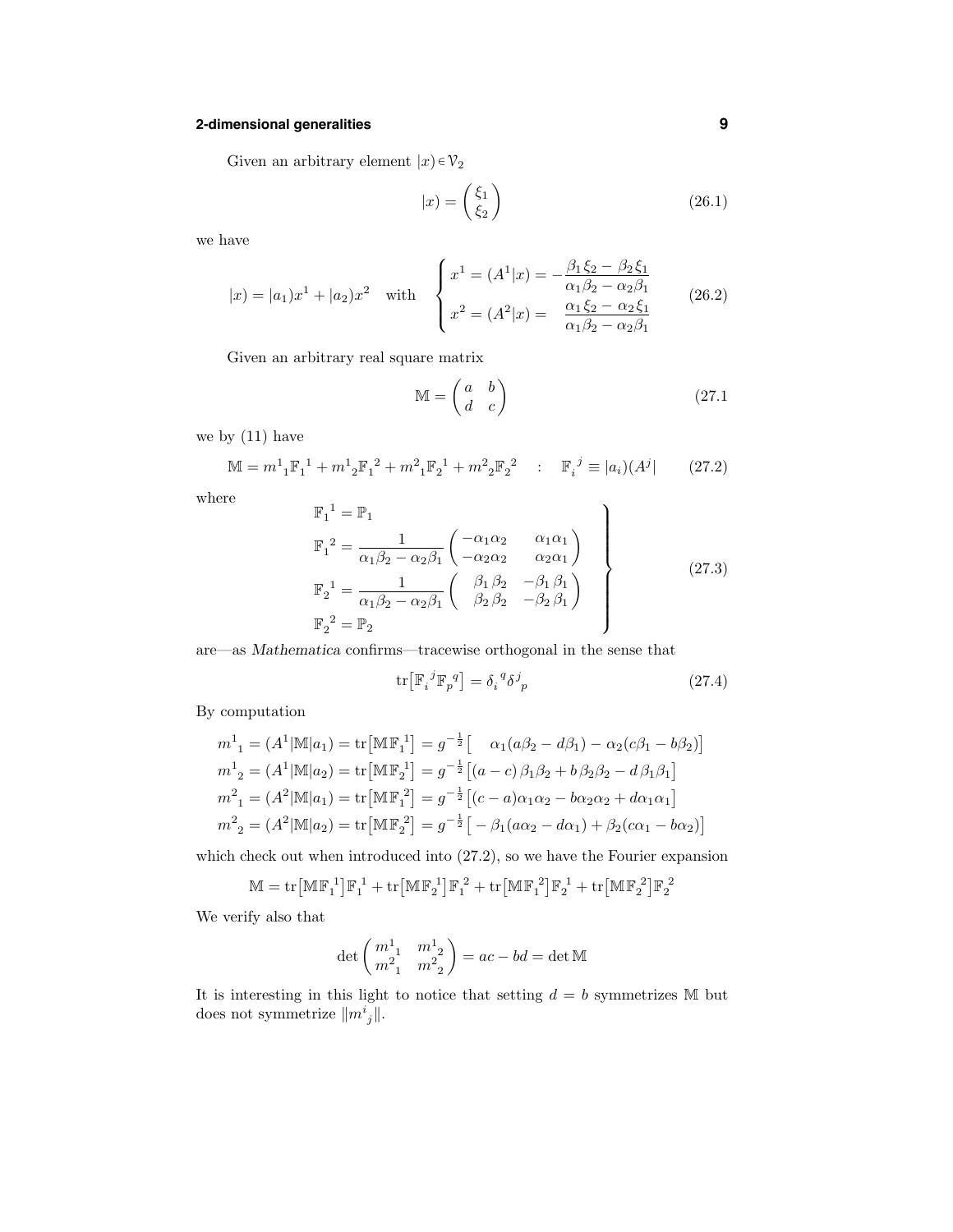**Reformulations for geometric applications.** We take now into account the fact that the matrices  $\mathbb G$  and  $\mathbb H$  of differential geometric interest are *symmetric*, and (to minimize the number of free parameters) exercise our option to work only witn normalized vectors.

Let

$$
|a_1\rangle = \begin{pmatrix} \cos \alpha \\ \sin \alpha \end{pmatrix}, \quad |a_2\rangle = \begin{pmatrix} \cos \beta \\ \sin \beta \end{pmatrix}
$$
 (28.1)

refer to an arbitrary normalized basis in  $\mathcal{V}_2$ . Immediately

$$
||g_{ij}|| = \begin{pmatrix} 1 & \cos(\alpha - \beta) \\ \cos(\alpha - \beta) & 1 \end{pmatrix}
$$
 and  $\det ||g_{ij}|| = \sin^2(\alpha - \beta)$ 

The elements of the dual basis could be obtained from (5) or by either of the (equivalent) methods described on pages 5–6, but it is easiest to proceed from the requirements that  $|A^1\rangle \perp |a_2\rangle$ ,  $(A^1|a_1\rangle = 1$  and  $|A^2\rangle \perp |a_1\rangle$ ,  $(A^2|a_2\rangle = 1$ , which give

$$
|A^{1}| = k \begin{pmatrix} -\sin \beta \\ \cos \beta \end{pmatrix}, \quad k = + \csc(\alpha - \beta)
$$

$$
|A^{2}| = k \begin{pmatrix} -\sin \alpha \\ \cos \alpha \end{pmatrix}, \quad k = -\csc(\alpha - \beta)
$$

whence

$$
|A^{1}| = \csc(\alpha - \beta) \begin{pmatrix} -\sin \beta \\ \cos \beta \end{pmatrix}, \quad |A^{2}| = \csc(\alpha - \beta) \begin{pmatrix} \sin \alpha \\ -\cos \alpha \end{pmatrix}
$$
 (28.2)

By Mathematica-assisted computation we find from  $\mathbb{F}_i^{\ j} = |a_i|(A^j)$  that

$$
\mathbb{P}_{1} = \mathbb{F}_{1}^{1} = \csc(\alpha - \beta) \begin{pmatrix} -\cos \alpha \sin \beta & \cos \alpha \cos \beta \\ -\sin \alpha \sin \beta & \sin \alpha \cos \beta \end{pmatrix}
$$

$$
\mathbb{F}_{1}^{2} = \csc(\alpha - \beta) \begin{pmatrix} \cos \alpha \sin \alpha & -\cos^{2} \alpha \\ \sin^{2} \alpha & -\cos \alpha \sin \alpha \end{pmatrix}
$$

$$
\mathbb{F}_{2}^{1} = \csc(\alpha - \beta) \begin{pmatrix} -\cos \beta \sin \beta & \cos^{2} \beta \\ -\sin^{2} \beta & \cos \beta \sin \beta \end{pmatrix}
$$

$$
\mathbb{P}_{2} = \mathbb{F}_{2}^{2} = \csc(\alpha - \beta) \begin{pmatrix} \cos \beta \sin \alpha & -\cos \beta \cos \alpha \\ \sin \beta \sin \alpha & -\sin \beta \cos \alpha \end{pmatrix}
$$
(28.3)

and verify that those matrices satisfy the trace relations (27.4), also that  $\{\mathbb{P}_1, \mathbb{P}_2\}$ comprise a complete orthogonal set of tracewise-orthonormal projection matrices.

Look now to the symmetric matrix

$$
\mathbb{M} = \begin{pmatrix} a & b \\ b & c \end{pmatrix} \tag{29.1}
$$

From the characteristic polynomial

$$
\det(\mathbb{M} - \lambda \mathbb{I}) = \lambda^2 - \lambda \operatorname{tr}\mathbb{M} + \det \mathbb{M}
$$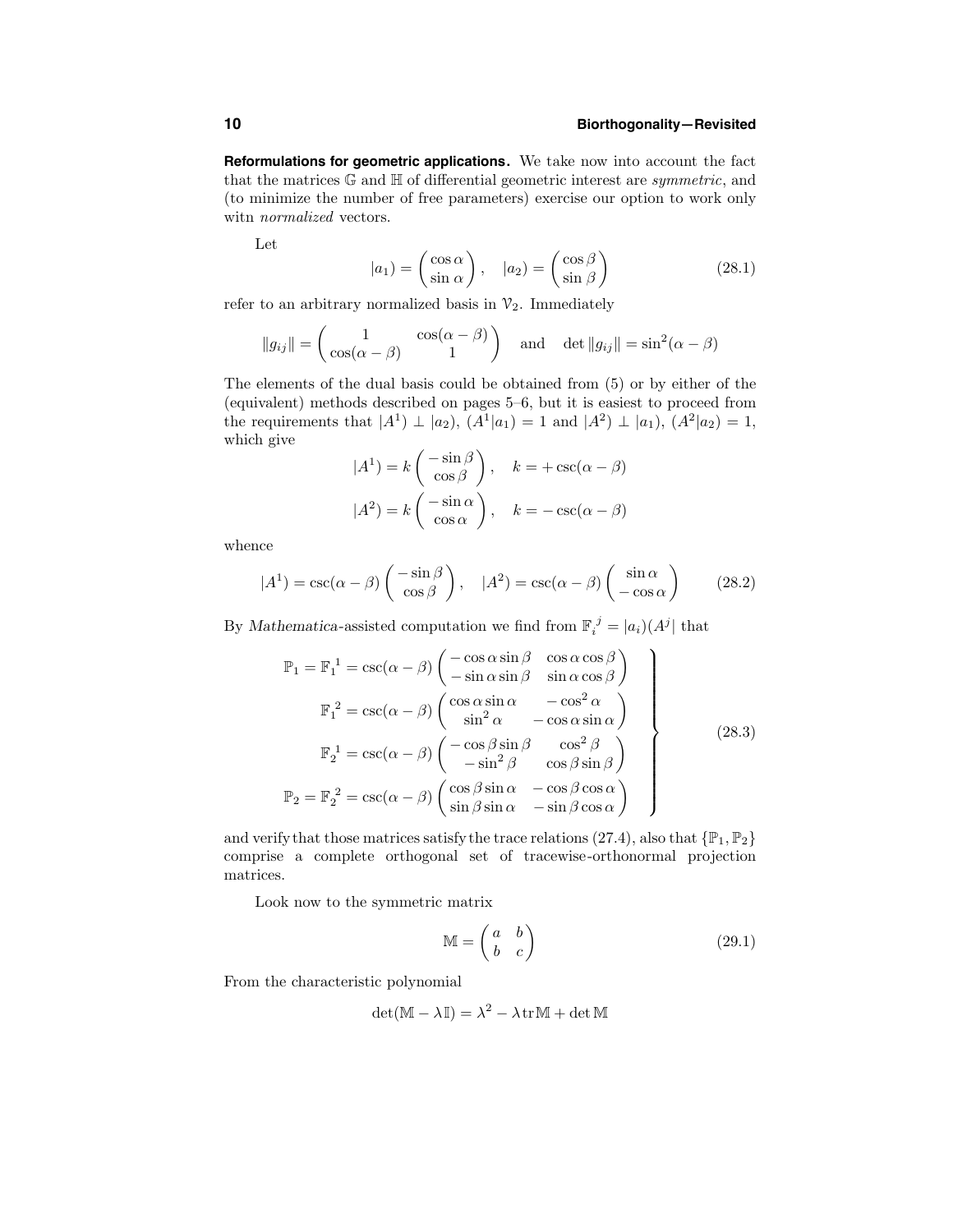### **Reformulations for geometric applications 11**

we obtain eigenvalues

$$
\lambda_{\pm} = \frac{1}{2} \left[ \text{tr} \mathbb{M} \pm \sqrt{\text{tr}^2 \mathbb{M} - \det \mathbb{M}} \right]
$$
  
= 
$$
\frac{1}{2} \left[ (a+c) \pm \sqrt{(a-c)^2 + 4b^2} \right]
$$
 (29.2)

(henceforth denoted  $\lambda_1$  and  $\lambda_2$ , respectively) that are manifestly real, and that are of the same or opposite signs according as det  $M = \lambda_1 \lambda_2 = ac - b^2$  is  $\ge 0$ . These results will come into play shortly.

The associated eigenvectors are well known to be (in the absence of spectral degeneracy) invariably orthogonal, and—since assumed to have been normalized —can be parameterized

$$
|m_1\rangle = \begin{pmatrix} \cos\phi \\ \sin\phi \end{pmatrix}, \quad |m_2\rangle = \begin{pmatrix} -\sin\phi \\ \cos\phi \end{pmatrix} = |m_1\rangle \Big|_{\phi \to \phi + \frac{1}{2}\pi}
$$
(29.31)

Orthonormality means  $g_{ij} = \delta_{ij}$ ,  $g^{ij} = \delta^{ij}$ , so the distinction between the basis and its dual evaporates<sup>2</sup>

$$
|M^1| = |m_1|, \quad |M^2| = |m_2| \tag{29.32}
$$

and from  $\mathbb{F}_i^{\ j} = |m_i)(M^j|$  we obtain

$$
\mathbb{P}_1 = \mathbb{F}_1^1 = \begin{pmatrix} \cos^2 \phi & \cos \phi \sin \phi \\ \cos \phi \sin \phi & \sin^2 \phi \end{pmatrix}
$$

$$
\mathbb{F}_1^2 = \begin{pmatrix} -\cos \phi \sin \phi & \cos^2 \phi \\ -\sin^2 \phi & \cos \phi \sin \phi \end{pmatrix}
$$

$$
\mathbb{F}_2^1 = \begin{pmatrix} -\cos \phi \sin \phi & -\sin^2 \phi \\ \cos^2 \phi & \cos \phi \sin \phi \end{pmatrix}
$$

$$
\mathbb{P}_2 = \mathbb{F}_2^2 = \begin{pmatrix} \sin^2 \phi & -\cos \phi \sin \phi \\ -\cos \phi \sin \phi & \cos^2 \phi \end{pmatrix}
$$
(29.4)

and verify that those matrices do possess all the anticipated properties. By computation

$$
m^{1}_{1} = (M^{1}|\mathbb{M}|m_{1}) = a \cos^{2} \phi + 2b \cos \phi \sin \phi + c \sin^{2} \phi
$$
  
\n
$$
m^{1}_{2} = (M^{1}|\mathbb{M}|m_{2}) = b \cos 2\phi - \frac{1}{2}(a - c) \sin 2\phi
$$
  
\n
$$
m^{2}_{1} = (M^{2}|\mathbb{M}|m_{1}) = b \cos 2\phi - \frac{1}{2}(a - c) \sin 2\phi
$$
  
\n
$$
m^{2}_{2} = (M^{2}|\mathbb{M}|m_{2}) = a \sin^{2} \phi - 2b \cos \phi \sin \phi + c \cos^{2} \phi
$$
\n(29.5)

We observe that these results could have been obtained from

$$
\begin{pmatrix} m_{1}^{1} & m_{2}^{1} \\ m_{1}^{2} & m_{2}^{2} \end{pmatrix} = \mathbb{R} \mathbb{M} \mathbb{R}^{-1}
$$
 where  $\mathbb{R}$  is the rotation matrix  $\begin{pmatrix} \cos \phi & \sin \phi \\ -\sin \phi & \cos \phi \end{pmatrix}$ 

The normalized eigenvectors of M emerge when  $\phi$  is assigned a value that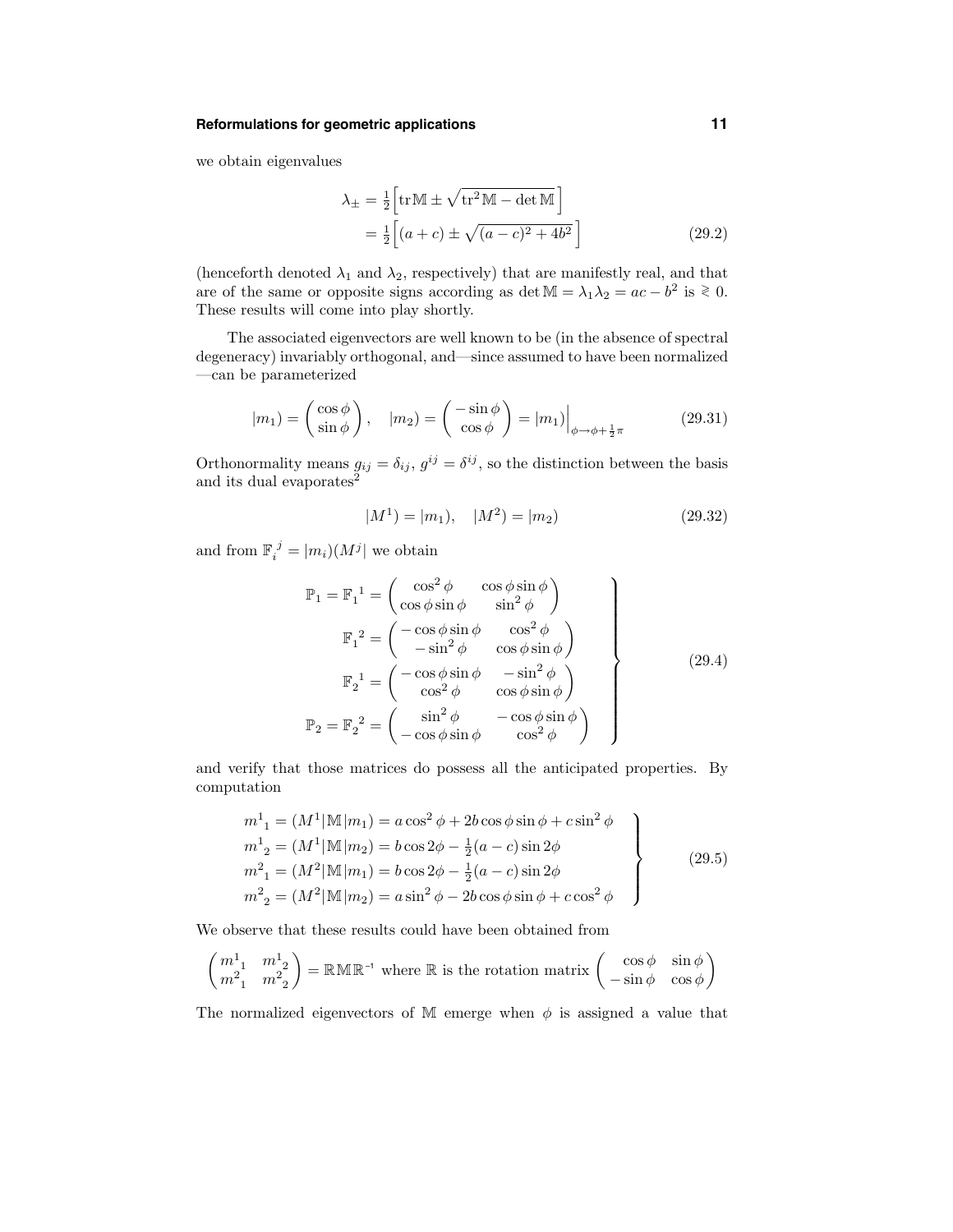diagonalizes  $||m^i{}_j||$ . From

$$
m^{1}_{2} = m^{2}_{1} = b \cos 2\phi - \frac{1}{2}(a - c)\sin 2\phi = 0
$$

we obtain

$$
\phi = \frac{1}{2} \arctan\left[\frac{2b}{a-c}\right] \tag{29.6}
$$

which with Mathematica's assistance is found to give<sup>8</sup>

$$
m^1_{1} = \lambda_1
$$

$$
m^2_{2} = \lambda_2
$$

From  $(29.6)$  we obtain<sup>8</sup>

$$
\cos \phi = \sqrt{\frac{1}{2} \left( 1 + \frac{a - c}{\sqrt{D}} \right)} \n\sin \phi = \sqrt{\frac{1}{2} \left( 1 - \frac{a - c}{\sqrt{D}} \right)} \nD = (a - c)^2 + 4b^2
$$
\n(29.7)

and by tedious calculation verify that

$$
\begin{pmatrix}\n\cos \phi & \sin \phi \\
-\sin \phi & \cos \phi\n\end{pmatrix}\n\begin{pmatrix}\na & b \\
b & c\n\end{pmatrix}\n\begin{pmatrix}\n\cos \phi & -\sin \phi \\
\sin \phi & \cos \phi\n\end{pmatrix}\n= \n\begin{pmatrix}\n\frac{1}{2}[(a+c) + \sqrt{D}] & 0 \\
0 & \frac{1}{2}[(a+c) - \sqrt{D}]\n\end{pmatrix}
$$
\n(29.8)

Bringing  $(29.7)$  to  $(29.4)$  we obtain

$$
\mathbb{P}_{1} = \begin{pmatrix} \frac{1}{2} \left( 1 + \frac{a-c}{\sqrt{D}} \right) & \frac{1}{2} \left( 1 - \frac{(a-c)^{2}}{D} \right) \\ \frac{1}{2} \left( 1 - \frac{(a-c)^{2}}{D} \right) & \frac{1}{2} \left( 1 - \frac{a-c}{\sqrt{D}} \right) \\ \frac{1}{2} \left( 1 - \frac{a-c}{\sqrt{D}} \right) & -\frac{1}{2} \left( 1 - \frac{(a-c)^{2}}{D} \right) \\ -\frac{1}{2} \left( 1 - \frac{(a-c)^{2}}{D} \right) & \frac{1}{2} \left( 1 + \frac{a-c}{\sqrt{D}} \right) \end{pmatrix}
$$
\n(29.9)

and verify that

$$
\mathbb{M} = \frac{1}{2} \left[ (a+c) + \sqrt{D} \right] \mathbb{P}_1 + \frac{1}{2} \left[ (a+c) - \sqrt{D} \right] \mathbb{P}_2 \tag{29.10}
$$

Which is far more than any sane person could possibly want to know about the spectral theory of real  $2 \times 2$  symmetric matrices, and is of conceivable interest only as it relates comparatively to the topic to which I now turn.

<sup>8</sup> Use TrigToExp and Simplify.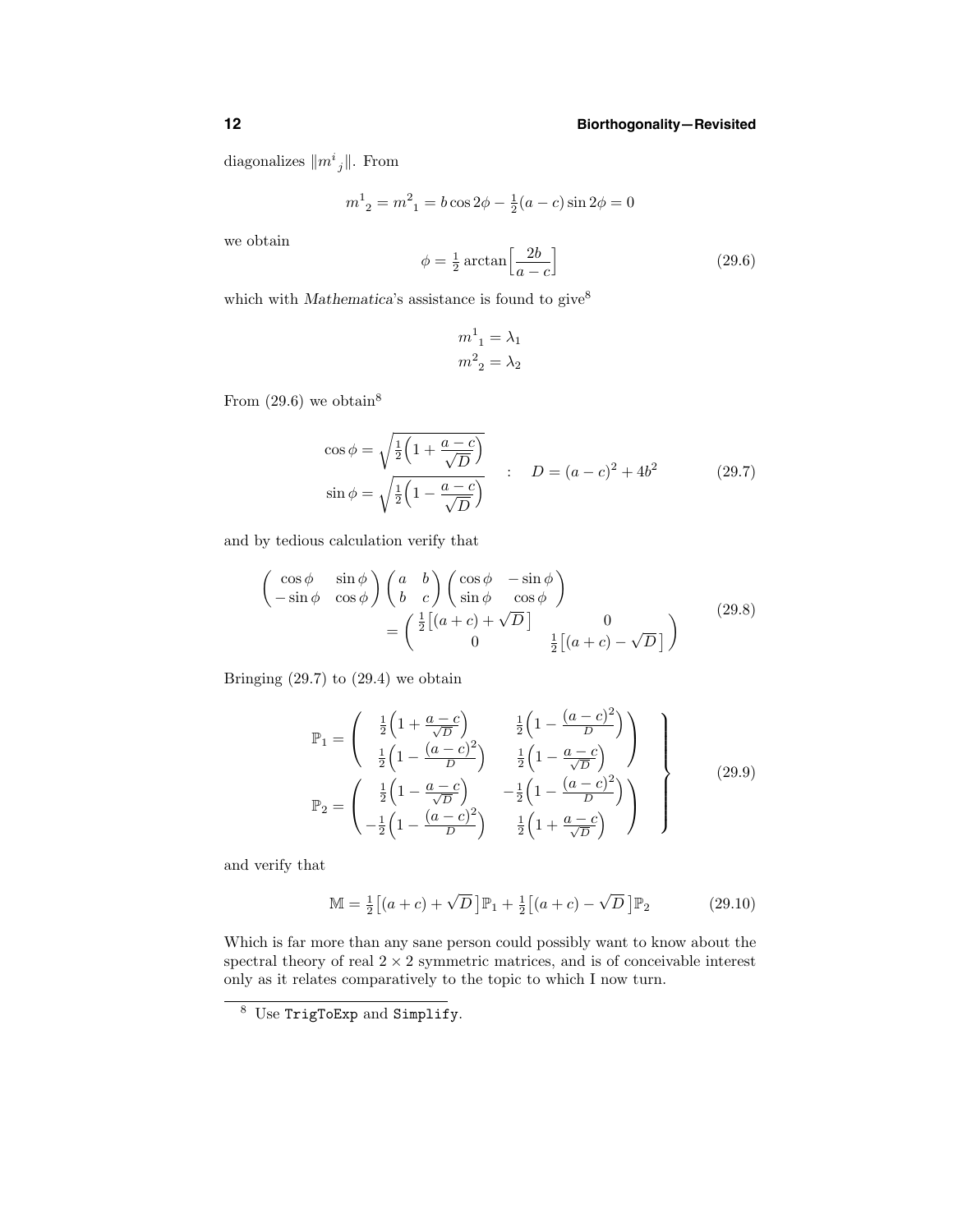# **Reformulations for geometric applications 13**

Look to the conditions under which the normalized vector

$$
|a) = \begin{pmatrix} \cos \psi \\ \sin \psi \end{pmatrix}
$$

satisfies

$$
(a|\mathbb{M}|a) = 0 \tag{30.1}
$$

Immediately

$$
\tan\psi = \frac{-b \pm \sqrt{b^2 - ac}}{c}
$$
\n(30.2)

which is real if and only if det  $M = ac - b^2 < 0.9$  Such "asymptotic" vectors occur, therefore, in conjugate pairs

$$
|a_1\rangle = \begin{pmatrix} \cos\psi_1 \\ \sin\psi_1 \end{pmatrix}, \quad |a_2\rangle = \begin{pmatrix} \cos\psi_2 \\ \sin\psi_2 \end{pmatrix}
$$
 (30.3)

where  $\psi_1$  and  $\psi_2$  are given by

$$
\psi_{\pm} = \arctan\left[\frac{-b \pm \sqrt{b^2 - ac}}{c}\right] \tag{30.4}
$$

respectively. From

$$
||g_{ij}|| = ||(a_i|a_j)|| = \begin{pmatrix} 1 & \cos \omega \\ \cos \omega & 1 \end{pmatrix}
$$
  
\n
$$
\cos \omega = (a_1|a_2) = \cos(\psi_1 - \psi_2)
$$
  
\n
$$
\omega = \text{subtended angle}
$$
\n(30.5)

we see that  $\{|a_1\rangle, |a_2\rangle\}$  comprises a typically<sup>10</sup> non-orthogonal basis in  $\mathcal{V}_2$ . We look therefore to the construction of the dual basis  $\{|A^1\rangle, |A^2\rangle\}$ . From (30.5) we have

$$
||g^{ij}|| = \csc^2 \omega \begin{pmatrix} 1 & -\cos \omega \\ -\cos \omega & 1 \end{pmatrix}
$$

so (5)—after simplifications—gives

$$
|A^1| = \csc\omega \begin{pmatrix} -\sin\psi_2\\ \cos\psi_2 \end{pmatrix}, \quad |A^2| = \csc\omega \begin{pmatrix} \sin\psi_1\\ -\cos\psi_1 \end{pmatrix}
$$
 (30.6)

<sup>9</sup> We exclude the uninteresting case  $ac - b^2 = 0$ .<br><sup>10</sup> From arctan y = arctan x  $\pm \frac{1}{2}\pi$  we obtain  $y = -1/x$ , so  $\psi_2 = \psi_1 \pm \frac{1}{2}\pi$ reads

$$
\frac{-b - \sqrt{b^2 - ac}}{c} = -\frac{c}{-b + \sqrt{b^2 - ac}}
$$

which entails  $(a + c)c = 0$ . We verify that the eigenvectors of M are in fact orthogonal if either  $a = -c$  or  $c = 0$ . In the former case the eigenvalues are  $\lambda_{\pm} = \pm \sqrt{b^2 + c^2}$ , in the latter case  $\lambda_{\pm} = \pm b$ ; in both cases they differ only by sign.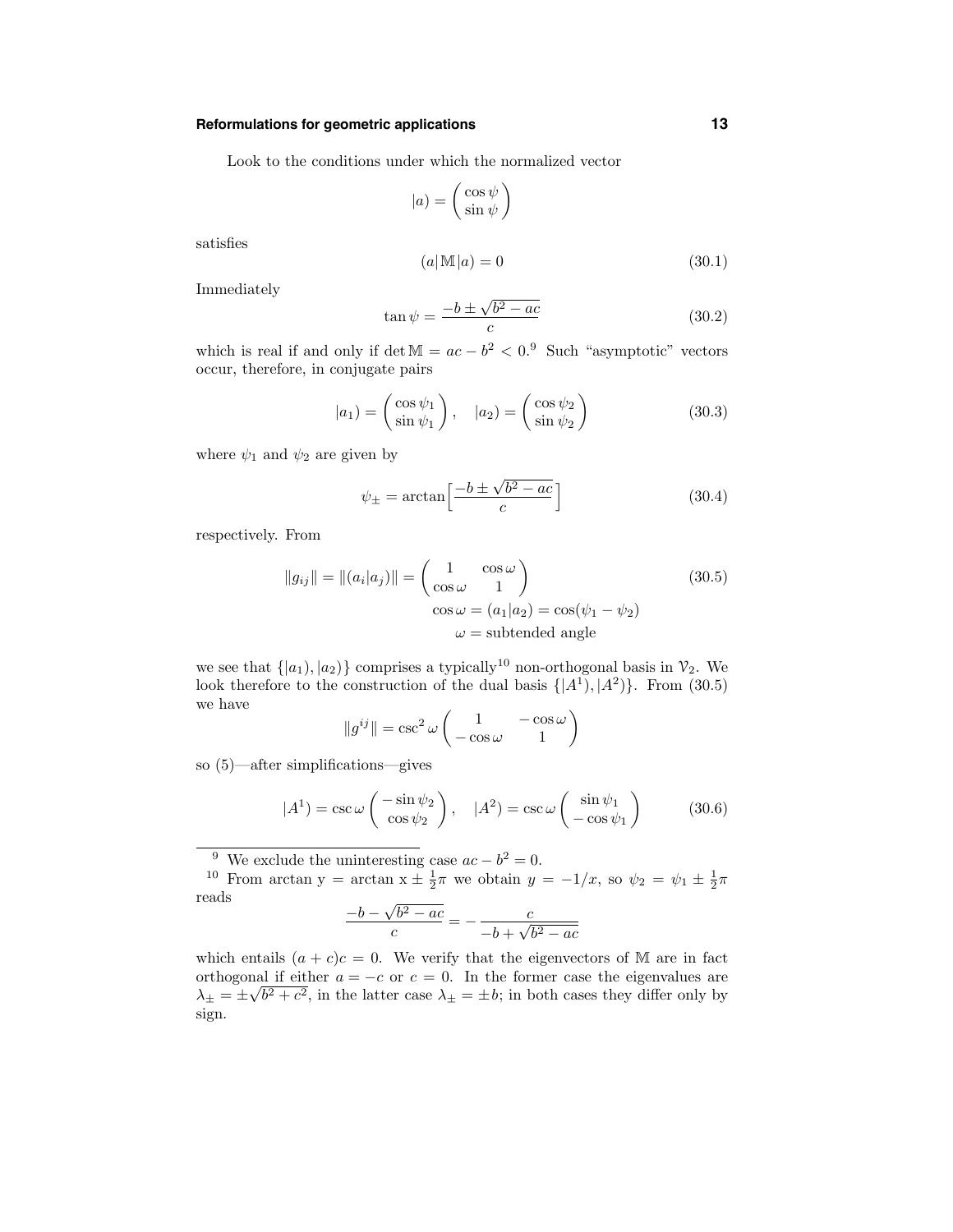Working from (8), we find

$$
\mathbb{P}_1 = |a_1|(A^1| = \csc \omega \begin{pmatrix} -\cos \psi_1 \sin \psi_2 & \cos \psi_1 \cos \psi_2 \\ -\sin \psi_1 \sin \psi_2 & \sin \psi_1 \cos \psi_2 \end{pmatrix}
$$
  
\n
$$
\mathbb{P}_2 = |a_2|(A^2| = \csc \omega \begin{pmatrix} \cos \psi_2 \sin \psi_1 & -\cos \psi_2 \cos \psi_1 \\ \sin \psi_2 \sin \psi_1 & -\sin \psi_2 \cos \psi_1 \end{pmatrix}
$$
\n(30.7)

and verify that these do in fact comprise a complete set of orthogonal projection matrices, and moreover that they possess the anticipated trace relations; *i.e.*, that they are trace-wise orthonormal:

$$
\operatorname{tr}\left[\mathbb{P}_{i}\mathbb{P}_{j}\right] = \delta_{ij} \tag{30.8}
$$

With Mathematica's aid we find that the elements  $m^i_{\ j} = (A^i | \mathbb{M} | a_j)$  of the asymptotic representation of M are given by

$$
\sin \omega \cdot m_1^1 = -a \cos \psi_1 \sin \psi_2 + b \cos(\psi_1 + \psi_2) + c \cos \psi_2 \sin \psi_1 \n\sin \omega \cdot m_2^2 = a \cos \psi_2 \sin \psi_1 - b \cos(\psi_1 + \psi_2) - c \cos \psi_1 \sin \psi_2 \n\sin \omega \cdot m_2^1 = -\frac{1}{2}(a - c) \sin 2\psi_2 + b \cos 2\psi_2 \n\sin \omega \cdot m_1^2 = \frac{1}{2}(a - c) \sin 2\psi_1 - b \cos 2\psi_1
$$
\n(30.9)

To express these results in terms of  $\{a, b, c\}$  we bring into play the identities

$$
\cos[\arctan x] = \frac{1}{\sqrt{1+x^2}}, \quad \sin[\arctan x] = \frac{x}{\sqrt{1+x^2}}
$$

of which

$$
\cos[2\arctan x] = \frac{1-x^2}{1+x^2}
$$

$$
\sin[2\arctan x] = \frac{2x}{1+x^2}
$$

$$
\cos[\arctan x + \arctan y] = \frac{1-xy}{\sqrt{1+x^2}\sqrt{1+y^2}}
$$

$$
\sin[\arctan x - \arctan y] = \frac{x-y}{\sqrt{1+x^2}\sqrt{1+y^2}}
$$

are corollaries. Let (30.4) be abbreviated  $\psi_1 = \tan^{-1} x$ ,  $\psi_2 = \tan^{-1} y$ . We then have  $+ b(1 - xu) +$ 

$$
m^{1}_{1} = \frac{-ay + b(1 - xy) + cx}{x - y}
$$
  
\n
$$
m^{2}_{2} = \frac{ax - b(1 - xy) - cy}{x - y}
$$
  
\n
$$
m^{1}_{2} = \frac{-(a - c)y + b(1 - y^{2})}{x - y} \sqrt{\frac{1 + x^{2}}{1 + y^{2}}}
$$
  
\n
$$
m^{2}_{1} = \frac{(a - c)x - b(1 - x^{2})}{x - y} \sqrt{\frac{1 + y^{2}}{1 + x^{2}}}
$$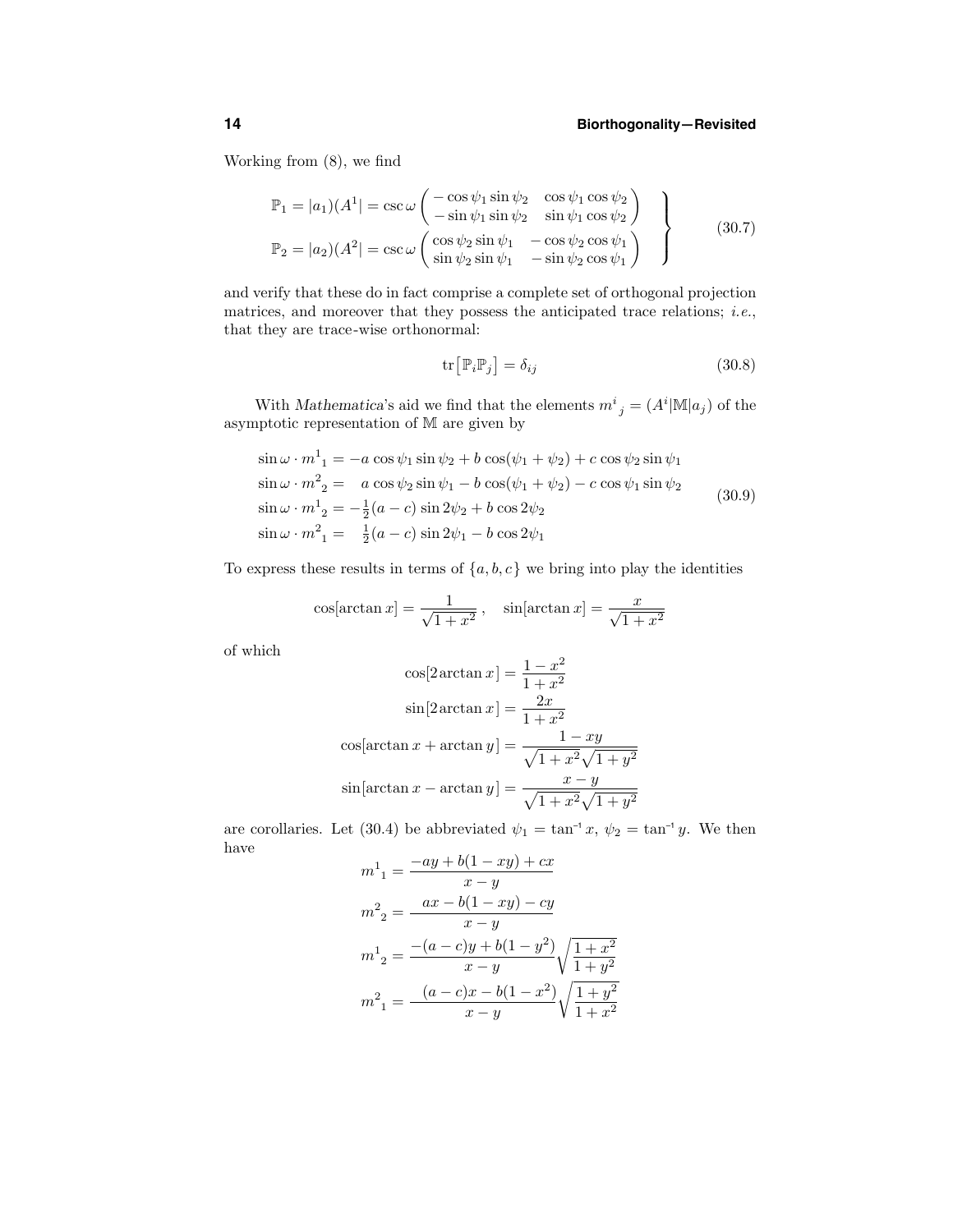#### **Reformulations for geometric applications 15**

Assigning to  $\{x, y\}$  the values

$$
x = \frac{-b + \sqrt{b^2 - ac}}{c}, \quad y = \frac{-b - \sqrt{b^2 - ac}}{c}
$$

taken from (30.2), we obtain (after some fairly heroic simplification)

$$
m^{1}_{1} = \frac{1}{2}(a+c)
$$
  
\n
$$
m^{2}_{2} = \frac{1}{2}(a+c)
$$
  
\n
$$
m^{1}_{2} = -\frac{1}{2}\sqrt{(a-c)^{2} + 4b^{2}}
$$
  
\n
$$
m^{2}_{1} = -\frac{1}{2}\sqrt{(a-c)^{2} + 4b^{2}}
$$
\n(30.10)

From these results we have

$$
\text{tr} \left\| m^i_{\ j} \right\| = a + c \quad = \quad \text{tr} \,\mathbb{M}
$$
\n
$$
\text{det} \left\| m^i_{\ j} \right\| = ac - b^2 = \text{det} \,\mathbb{M}
$$
\n
$$
(30.11)
$$

which conform to the observation<sup>11</sup> that basis transformations—in this instance

$$
\left\{ \begin{pmatrix} 1 \\ 0 \end{pmatrix}, \begin{pmatrix} 0 \\ 1 \end{pmatrix} \right\} \longrightarrow \left\{ |a_1\rangle = \begin{pmatrix} \cos \psi_1 \\ \sin \psi_1 \end{pmatrix}, |a_2\rangle = \begin{pmatrix} \cos \psi_2 \\ \sin \psi_2 \end{pmatrix} \right\}
$$

—are accomplished invariably by similarity transformations:

$$
\|m^i{}_j\|=\mathbb S\mathbb M\mathbb S^{\text{-}1}
$$

From  $(23.1)$  and  $(30.6)$  we obtain

$$
\mathbb{S}=\csc{\omega}\left(\begin{array}{cc} -\sin{\psi_2} & \cos{\psi_2} \\ \sin{\psi_1} & -\cos{\psi_1} \end{array}\right),\quad \mathbb{S}^{-1}=\left(\begin{array}{cc} \cos{\psi_1} & \cos{\psi_2} \\ \sin{\psi_1} & \sin{\psi_2} \end{array}\right)
$$

and from SMS–1 are gratified to recover precisely (30.9). The result just established—which can be summarized

$$
\begin{pmatrix} a & b \\ b & c \end{pmatrix} \xrightarrow{\text{asymptotic representation}} \begin{pmatrix} p & q \\ q & p \end{pmatrix}
$$
 (31)

with  $p = \frac{1}{2}(a+c)$ ,  $q = -\frac{1}{2}\sqrt{(a-c)^2 + 4b^2}$  —possesses a certain elegant charm, since  $\{p,q\}$  were encountered already at  $(29.2)$  as fragments of the (shared) eigenvalues

$$
\lambda_\pm=p\mp q
$$

<sup>&</sup>lt;sup>11</sup> See again (23.2) on page 7.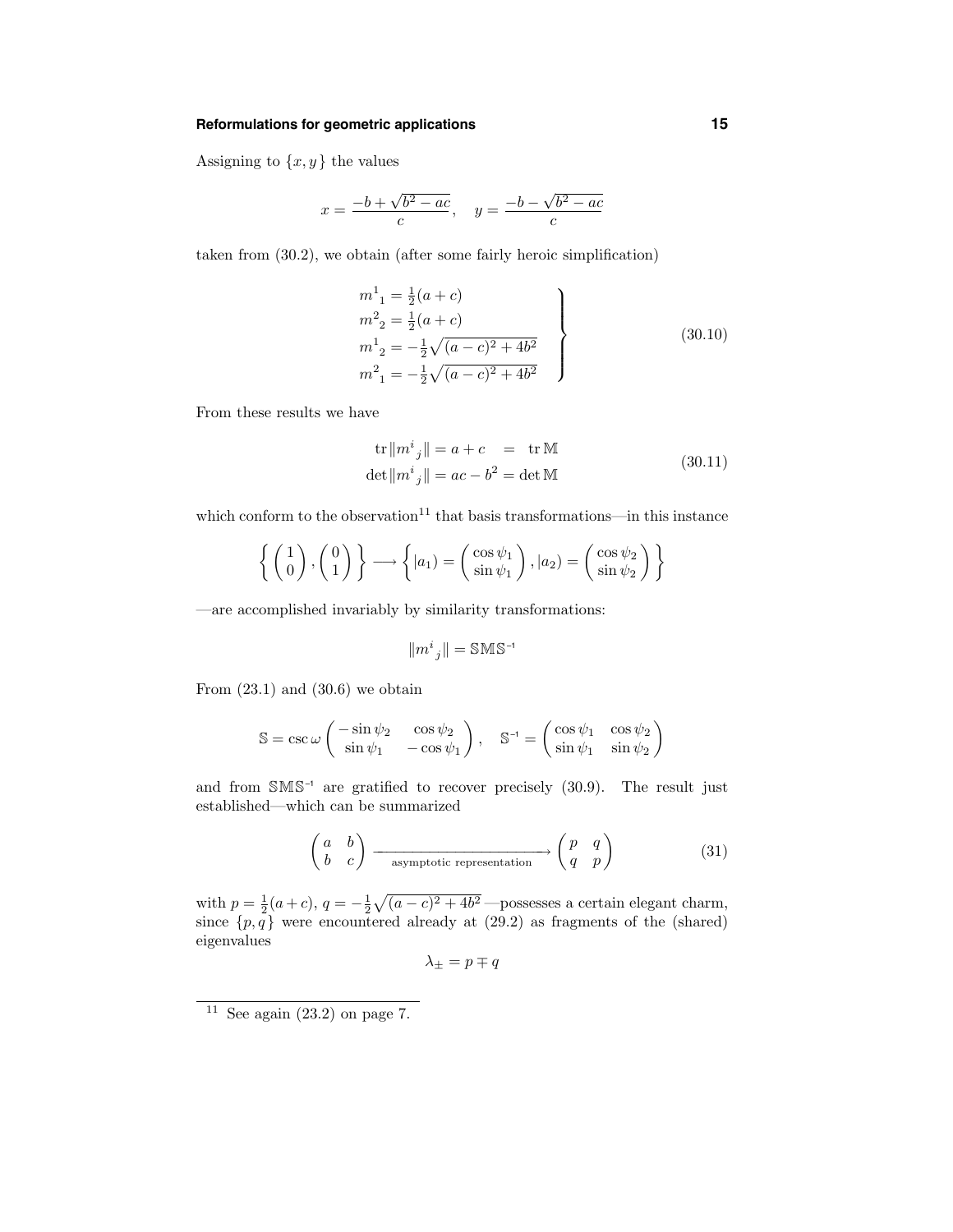The following special cases are of some interest:

$$
\begin{pmatrix}\na & b \\
b & c\n\end{pmatrix}\n\xrightarrow{b=0}\n\begin{pmatrix}\n\frac{1}{2}(a+c) & -\frac{1}{2}(a-c) \\
-\frac{1}{2}(a-c) & \frac{1}{2}(a+c)\n\end{pmatrix}
$$
\n
$$
\begin{pmatrix}\na & b \\
b & c\n\end{pmatrix}\n\xrightarrow{c=0}\n\begin{pmatrix}\n\frac{1}{2}a & -\frac{1}{2}\sqrt{a^2+4b^2} \\
-\frac{1}{2}\sqrt{a^2+4b^2} & \frac{1}{2}a\n\end{pmatrix}
$$
\n
$$
\begin{pmatrix}\na & b \\
b & c\n\end{pmatrix}\n\xrightarrow{c=a}\n\begin{pmatrix}\na & -b \\
-b & a\n\end{pmatrix}
$$
\n
$$
\begin{pmatrix}\na & b \\
b & c\n\end{pmatrix}\n\xrightarrow{c=-a}\n\begin{pmatrix}\n0 & -\sqrt{a^2+b^2} \\
-\sqrt{a^2+b^2} & 0\n\end{pmatrix}\n\begin{pmatrix}\n\frac{1}{2}(a+c) & -\frac{1}{2}(a+c) \\
b & c\n\end{pmatrix}\n\xrightarrow{b^2=ac}\n\begin{pmatrix}\n\frac{1}{2}(a+c) & \frac{1}{2}(a+c) \\
-\frac{1}{2}(a+c) & \frac{1}{2}(a+c)\n\end{pmatrix}
$$

All of those asymptotic matrices exhibit the distinctive symmetry structure of (31). As they must, but which is nevertheless a bit surprising. For we cannot generally expect similarity transformations (recall (23.2)) to preserve symmetry.<sup>12</sup> The symmetry of the asymptotic representation  $||m_j||$  of M, which emerged at  $(30.10)$ , derives from the circumstance that the structure of S is "tuned" to conform to that of M, in the sense that its elements are assembled in a very paticular way from those of M.

**Concluding remarks.** Early on in their discussion of Tzitzeica surfaces,<sup>13</sup> Rogers & Schief remark that "hyperbolic surfaces  $\Sigma$  can always be parameterized in terms of real asymptotic coordinates. In this case [meaning unspecified], the Gauss equations take the form. . . " whereupon they write a version of the Gauss equations in which the parameters e and g (diagonal elements of  $\mathbb{H}$ ) have been set equal to zero. I undertook this little project to discover what "this case" might mean, my initial hunch being that in asymptotic coordinates the diagonal elements invariably vanish. That conjecture is contradicted (except in the case marked  $\star$ ) by the preceding examples, and was anyway shown to be untenable when at  $(23.2)$  it was established that the trace is invariant under all basis transformations. For certainly it is not the case that  $tr\mathbb{H} = 0$  holds universally.

The only Tzitzeica surface presently known to me is H. Jonas' "hexenhut,"

$$
z(x^2 + y^2) = \alpha^2
$$
 :  $\alpha^2 = \frac{2}{3\sqrt{3}}$ 

<sup>&</sup>lt;sup>12</sup> Symmetry of  $\mathbb{M} \Longrightarrow$  symmetry of SMS<sup>-1</sup> if and only if  $\mathbb{S}^{-1} = k \mathbb{S}^T$ .

<sup>&</sup>lt;sup>13</sup> Bäcklund and Darboux Transformations: Geometry  $\mathcal{B}$  Modern Applications in Soliton Theory (2002), Chapter 3, page 89.